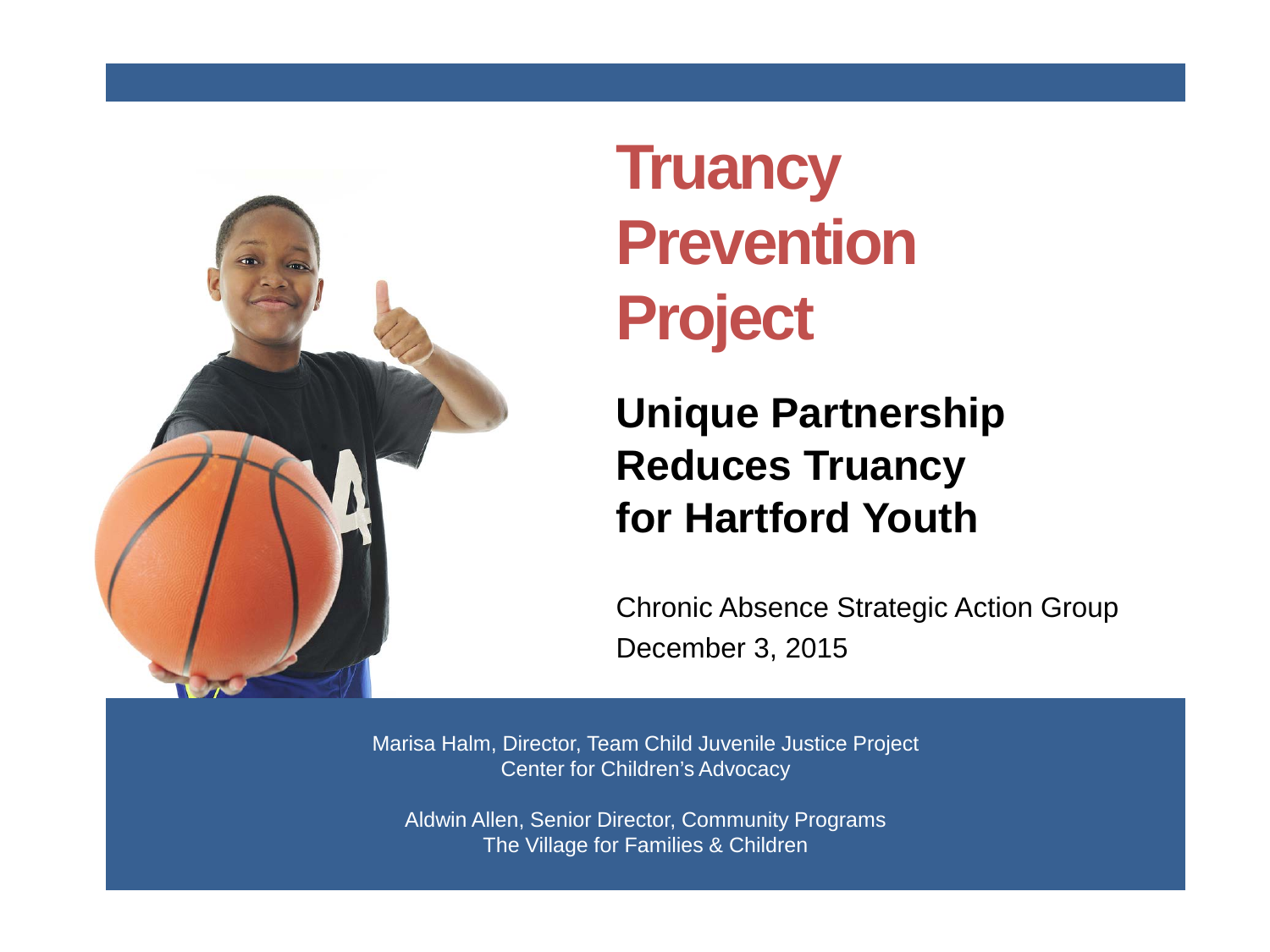# **Truancy Prevention Project**

## **Unique Partnership**

- Center for Children's Advocacy
- The Village for Families & Children
- Hartford Public Schools (Central Office and School Level)
- Judicial Department





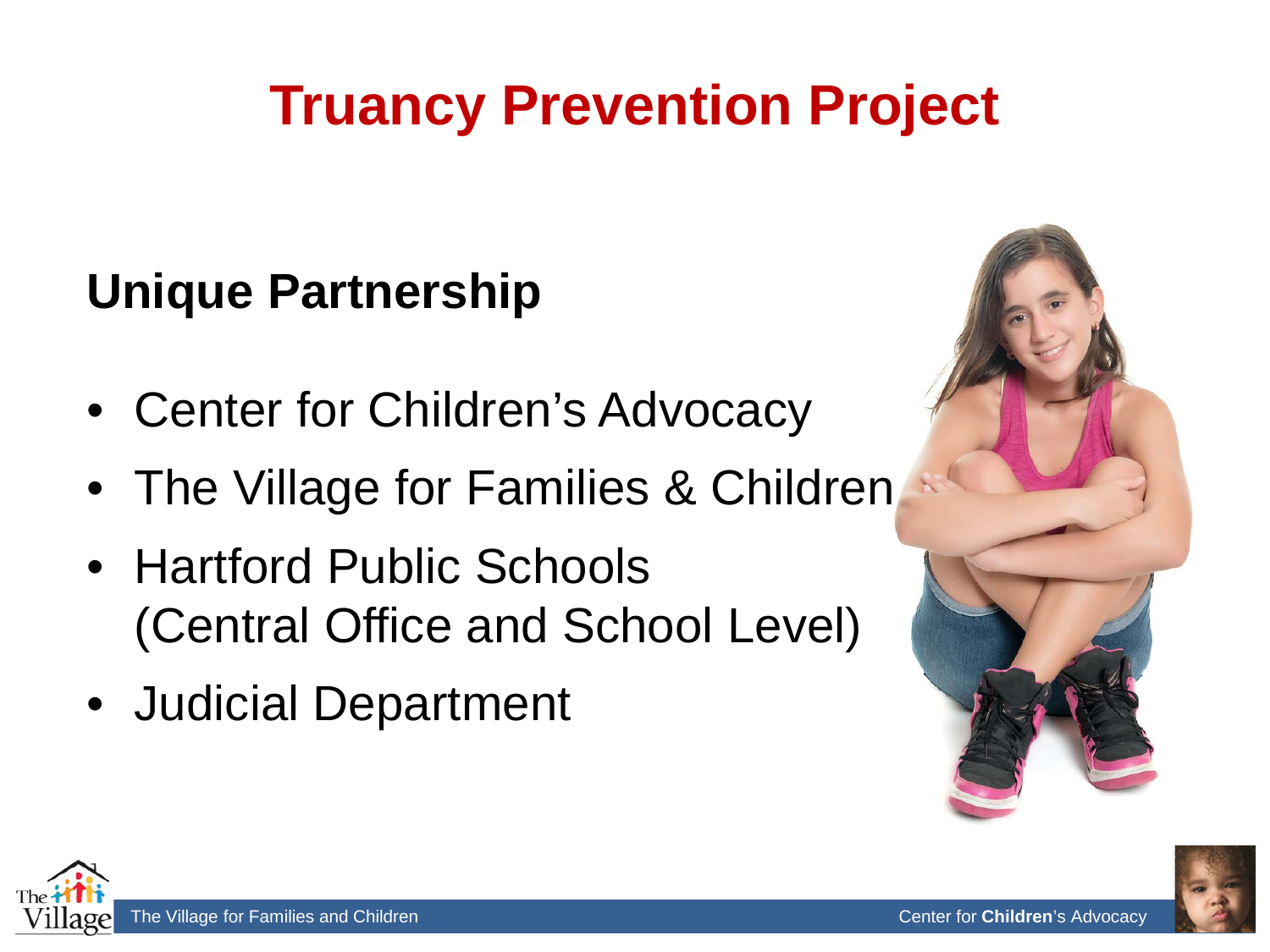# **Who Are Our Students?**

### **Recruitment**

60 Students with 15-40 absences in previous school year

- Grades 6 to 8
- Grades 1 and 2

### **Engagement and Enrollment**

- Voluntary
- Student Support

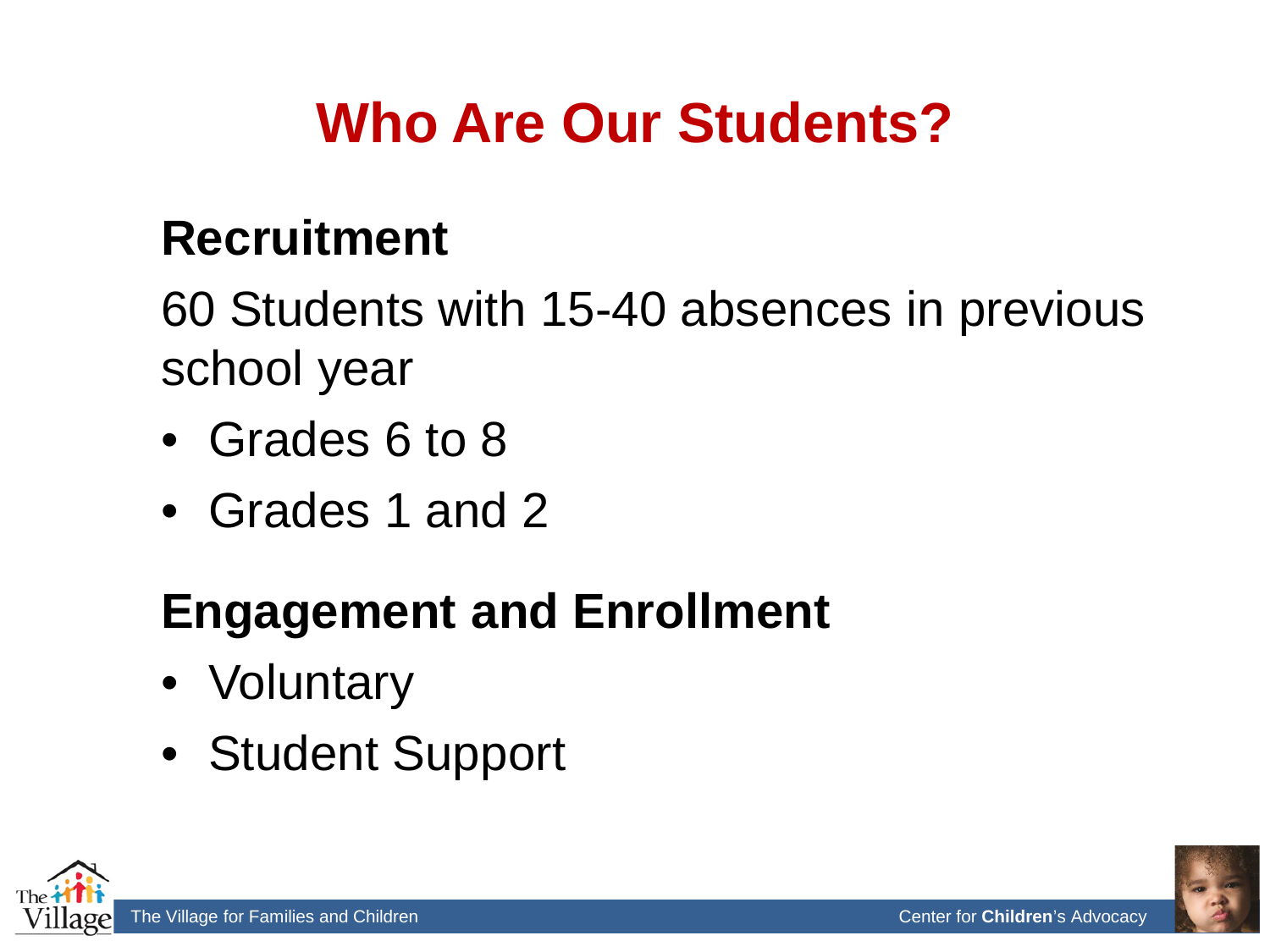# **Main Goals and Objectives**

- **1. Improve attendance**
- **2. Increase academic performance**
- **3. Improve pro-social engagement**



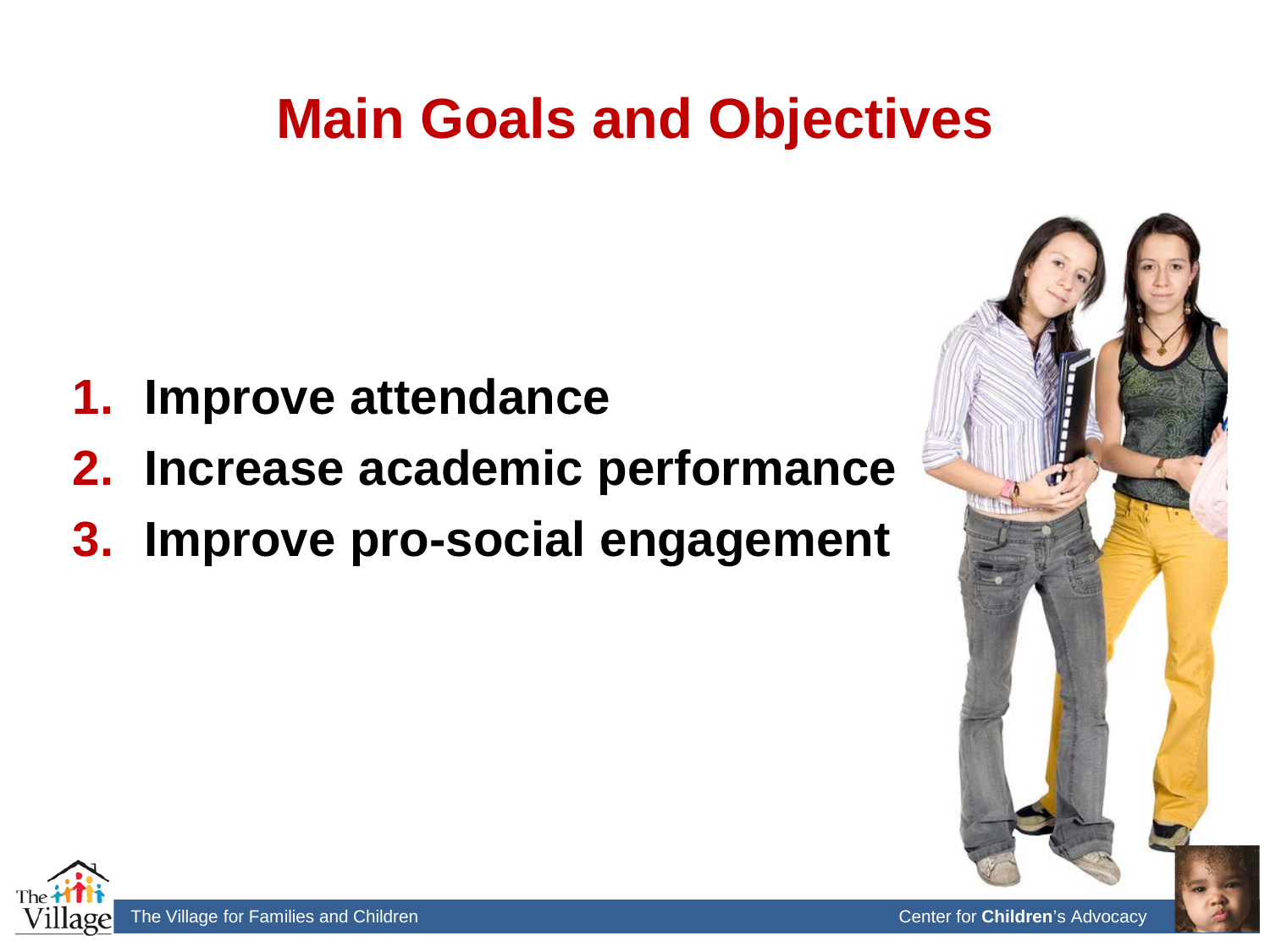# **Achieving Objectives**

- Case management
- Mentoring and oversight by volunteer judges
- Education review and advocacy
- Legal assistance
- Incentives and social activities
- Systemic advocacy

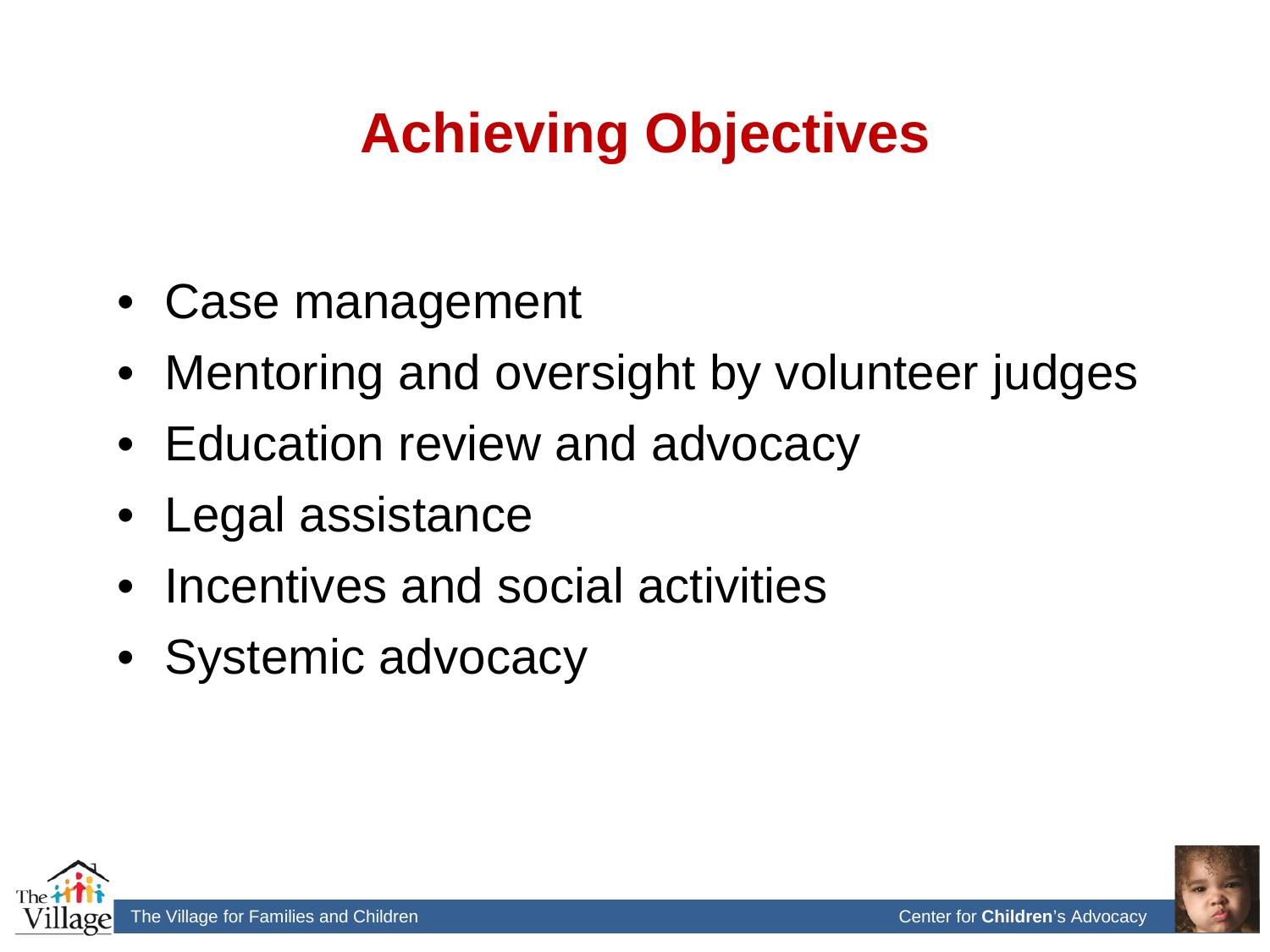## **Communication is Key**

- **Partners**
- **Case managers and families**
- **School and families**

Center for Children's Advocacy The Village for Families & Children

Hartford Public **Schools** 

**Connecticut** Judicial **Department** 

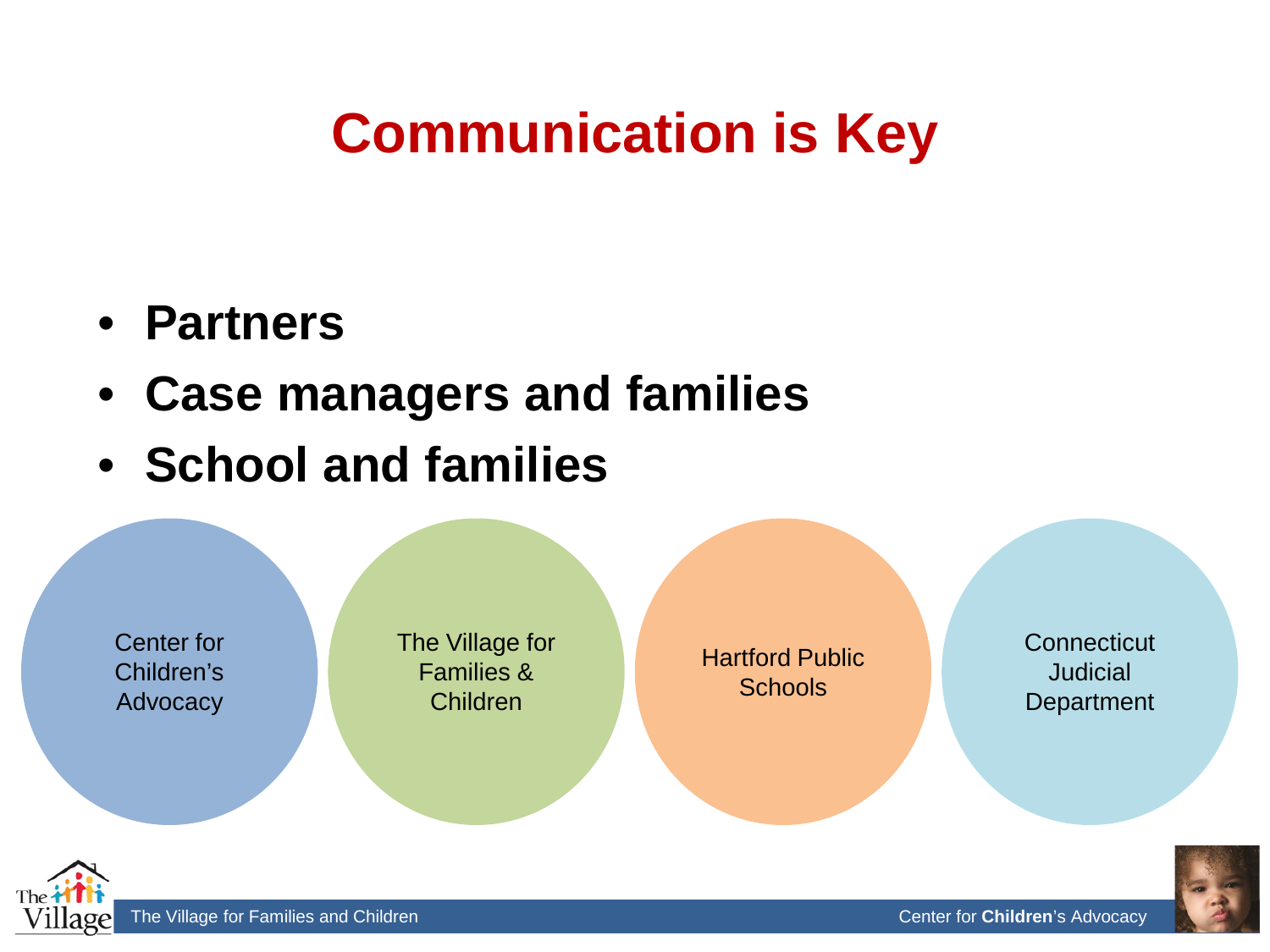## **Keeping Children at the Center**

**Hartford** Public Schools

Center for Children's Advocacy

Village for Families & Children

Parents

Connecticut Judicial **Department** 



The Village for Families and Children kidscounsel. **The Village for Children's Advocacy** Center for **Children**'s Advocacy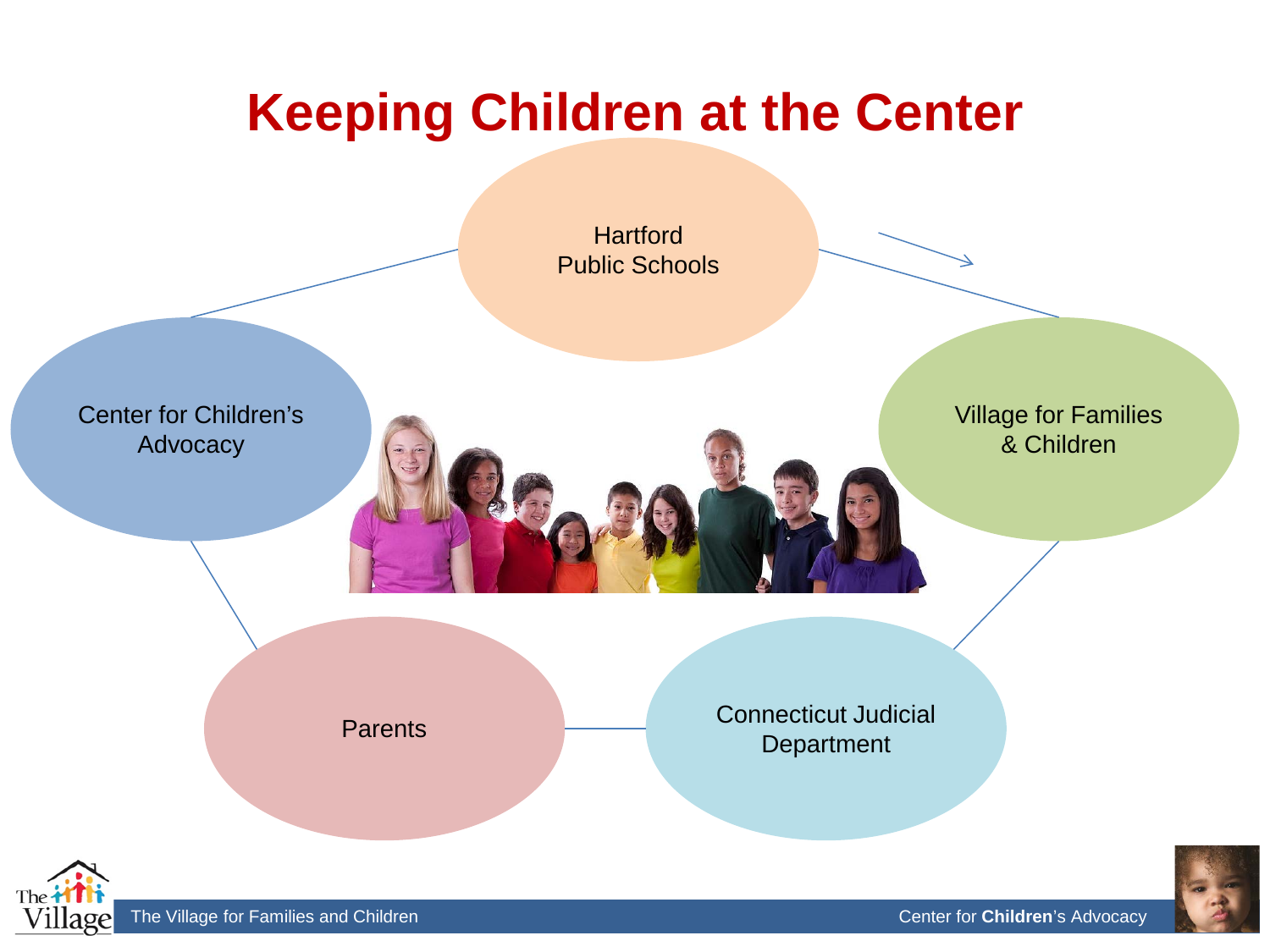### **Grace**

- Grade 6
- Unidentified learning disability
- Struggling with attendance
- No behavior issues noted

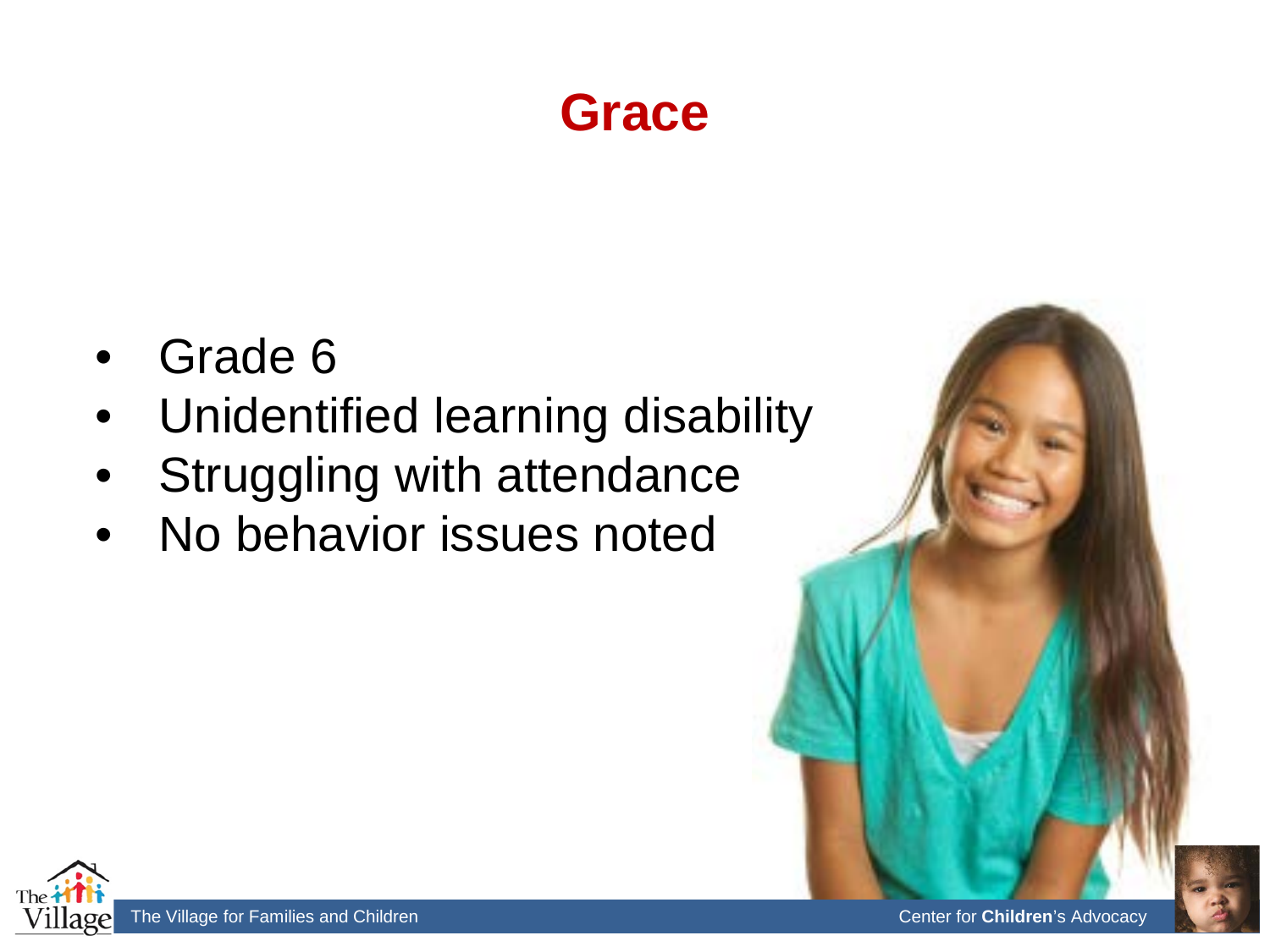## **Tim**

- Grade 8
- Math disability
- Behavioral issues manifested



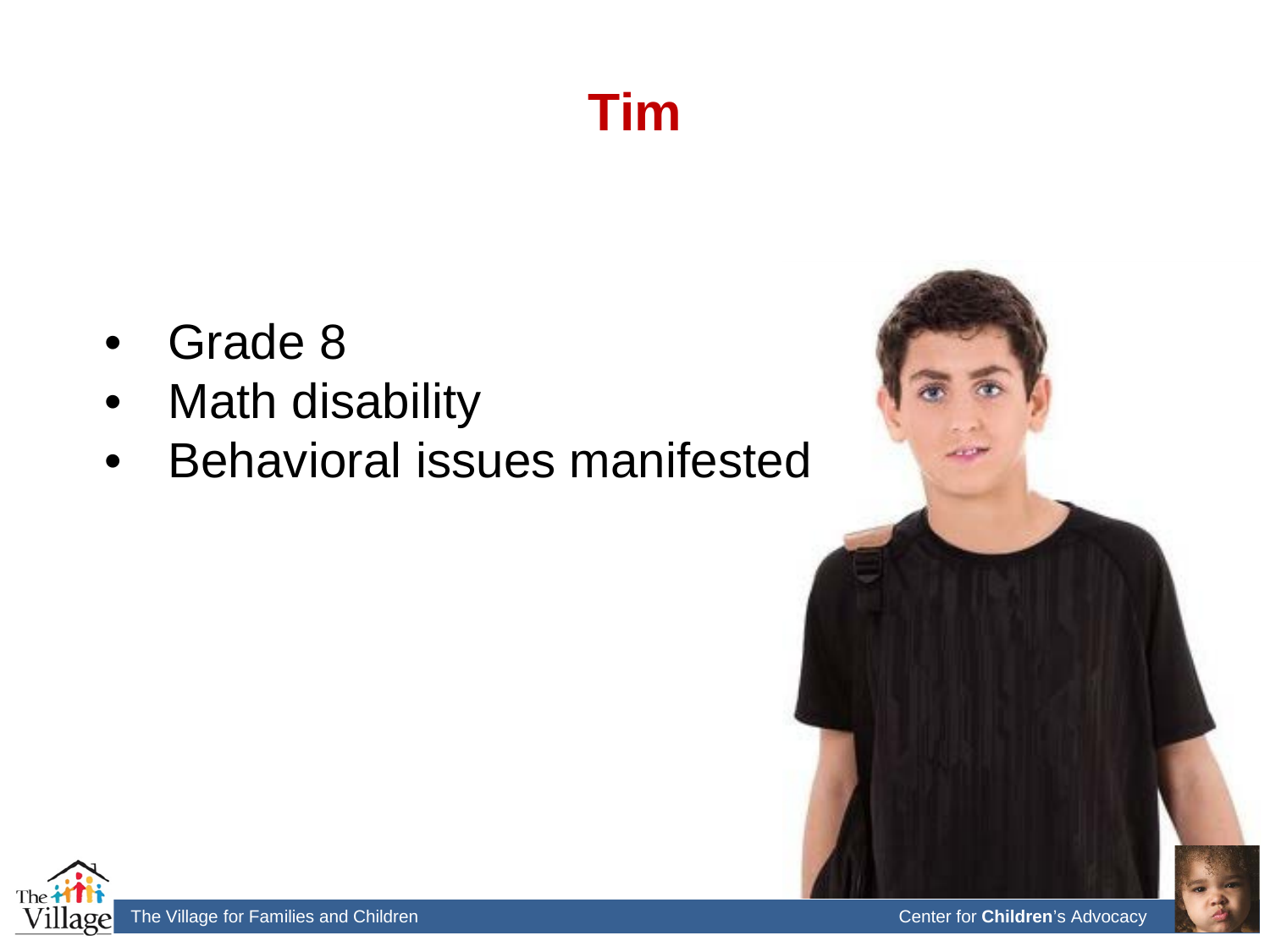## **TPP Students Improved Attendance**

#### **Alfred E. Burr**

2013-2014 - 74% of students improved attendance 2014-2015 - 61% of students improved attendance

#### **Martin Luther King Jr.**

2013-2014 - 96% of students improved attendance 2014-2015 - 79% of students improved attendance



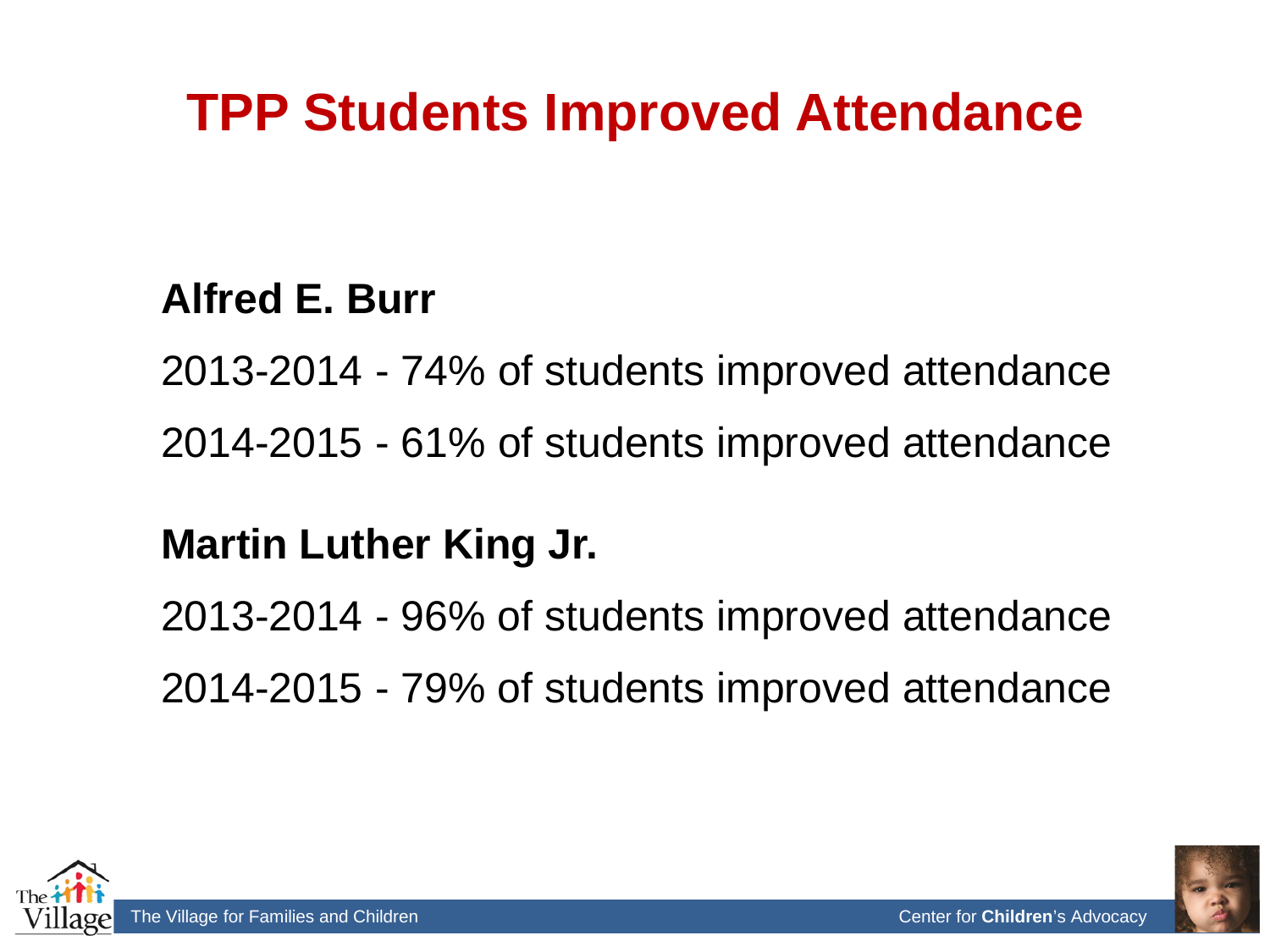### **Average Attendance**

**Alfred E. Burr Martin Luther King, Jr.** 90.4% 91.6% 94% 92.5% 91.8% 94.5% 95%  $92%$ 2013-2014 2014-2015 2013-2014 2014-2015 **TPP Average Attendance TPP Average Attendance School Average Attendance School Average Attendance** 



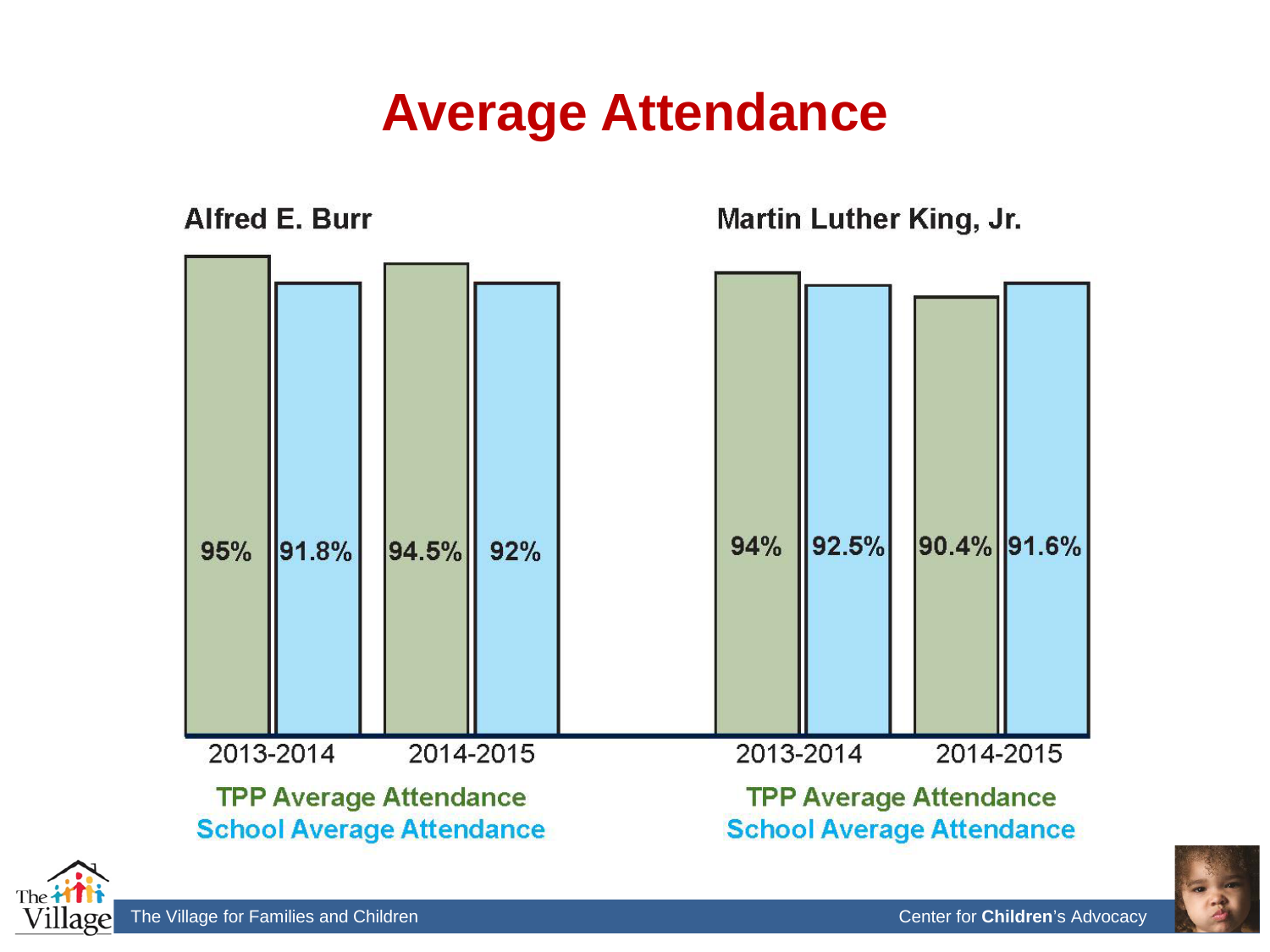## **2015-2016 Off to Successful Start!**

September 2015 – present

- **85% of TPP students improved attendance**
- **Average attendance is 96.3%**